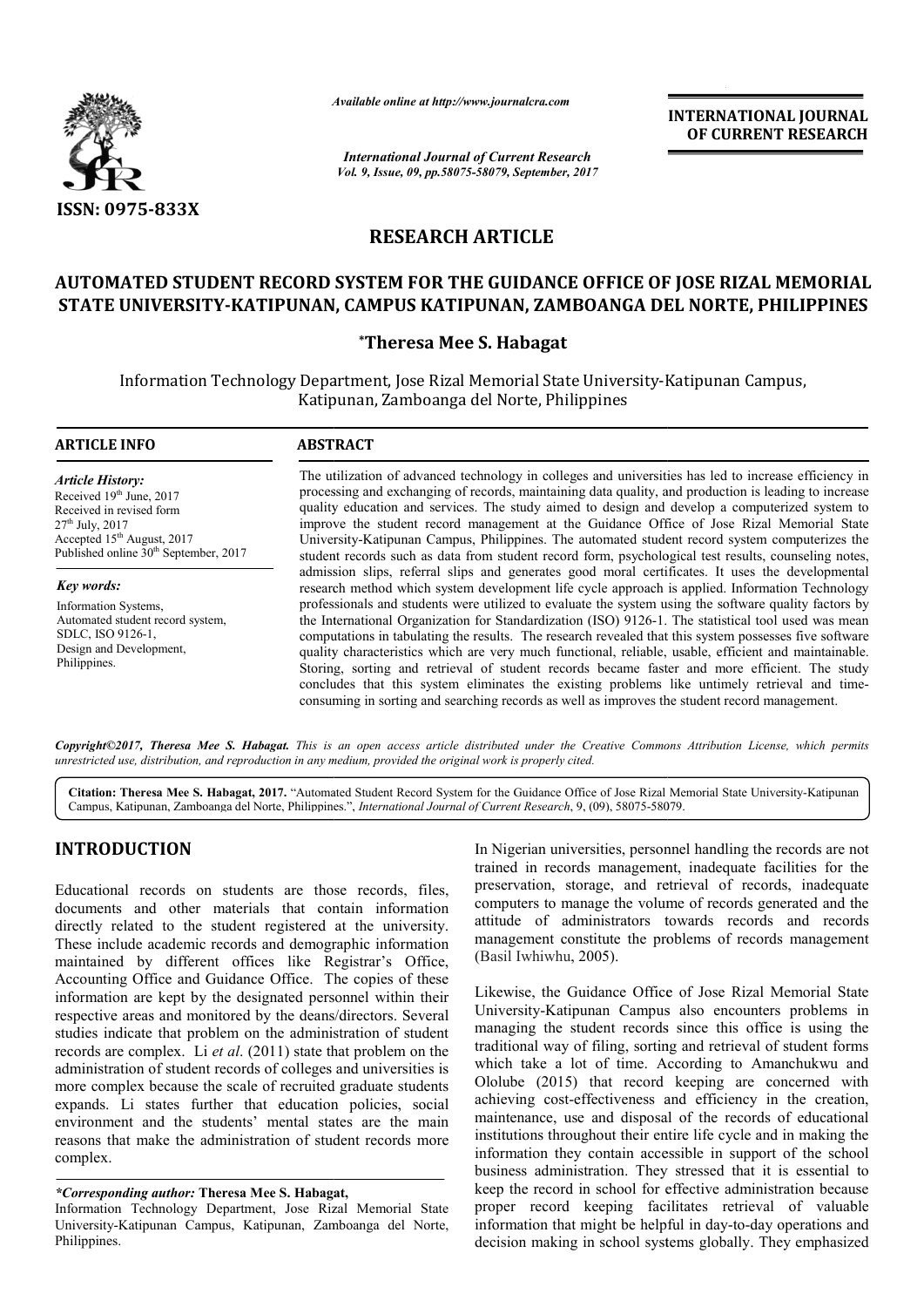that school records are of great importance to school guidance counselors as these records can provide counselors with a holistic picture of the students they counsel (academic grades and achievements, disciplinary measures taken and/or extracurricular activities) and can help counselors to track student progress. Regina (2011) also affirmed that the purpose of record keeping and management is to ensure that accurate and proper records of students' achievement and growth, information on school activities and matters that will promote efficiency and effectiveness of the school system are kept. According to Regina (2011) records are important tools for effective planning and administration of a school. Furthermore, the student records are utilized for many important educational purposes that include instruction and administrative purposes such as determining tuition status, scheduling students into classes, monitoring program completion, and completing reports for local and national authorities. The maintenance of extensive, accurate, historical, and current data about individual students is essential to the functioning of the colleges and universities and can promote effective educational practices at all levels of the education system.

According to Clements (2000) a well-designed student record system yields many benefits. Clements (2000) also stressed that with the used of automated systems there is efficiency in processing and exchanging student records among schools. It allows for timely retrieval of needed information; provide the information required on request, easily, and without burdensome trial-and error searching; and maintains data quality. The researcher believed that the Guidance Office needs a well-designed student record system to address the existing problems encountered in processing these records. So this research focused on the designing and developing of a computerized system that is expected to provide an alternative to the manual system of processing students' record and improves student record management.

# **METHODOLOGY**

The researcher utilized the developmental research which develops a computerized system to solve problem in processing the students' record in the Guidance Office. This method uses the System Development Life Cycle (SDLC) which involves a systematic process in developing the automated student record system. According to Manoharan (2015), SDLC is a process used by the software industry to design, develop and test high quality software. It aims to produce high quality software that meets or exceeds customer expectations and reaches completion within times. He stressed further that SDLC is a framework defining tasks performed at each step in the software development process.

The following are the stages in SDLC that served as the guide of the researcher in the system design and development.

**Planning**: This is the first stage in SDLC that involves the process of extracting information from the Guidance Office. The researcher focused in collecting the data that have been interviewed and observed in the conduct of manual processing of students' record in the said office. The researcher also defined the problems, formulated objectives and identified the resources needed in the project after meeting with the Guidance Office personnel, students, faculty and staff.

**Analysis:** After the end-users specification requirements were obtained the researcher analyzed these requirements for its validity. The researcher considered the grouping of requirements into three (3) categories namely: functional requirements that describes how the computerized system should function from the end-user's perspective; operational requirements which define operations that must be carried out in the background to keep the computerized system functioning over a period of time and transitional requirements that defines the steps needed to implement the new product or process smoothly.

**Design:** This is the third stage in SDLC which the researcher focused in defining the components for the computerized system that would satisfy the specification requirements of the end-users. In general, the researcher determined how the computerized system looks like and would function.

**Testing and Integration:** During this phase, the researcher focused on verifying the computer program or processes for determining the degree to which a system meets, exceeds, or fails to meet the end-user specification requirements. The researcher ensured that the actual outcomes are compared and equal to the desired outcomes.

**Implementation and Deployment:** After the computerized system had satisfies the desired outcomes the researcher installed the system at the Guidance Office of Jose Rizal Memorial State University-Katipunan Campus and made operational. Training on the use of the system was done to make sure that they know how to operate the system and to get familiar with it. Data entry and system monitoring were conducted until it reached to the operation in accordance with the defined requirements.

**Maintenance:** Finally, the periodic maintenance for the system is carried out to make sure that the system would not become obsolete and continue to meet the current end-users specification requirements.

Figure 1 shown below is the schema of the study that applies the System Development Life Cycle (SDLC). It shows all the processes involved in converting the traditional ways of processing student's record in the Guidance Office of Jose Rizal Memorial State University-Katipunan Campus to an electronic way using the automated student record system. The conceptual framework of the study covers three (3) stages.



**Figure 1. Schema of the Study**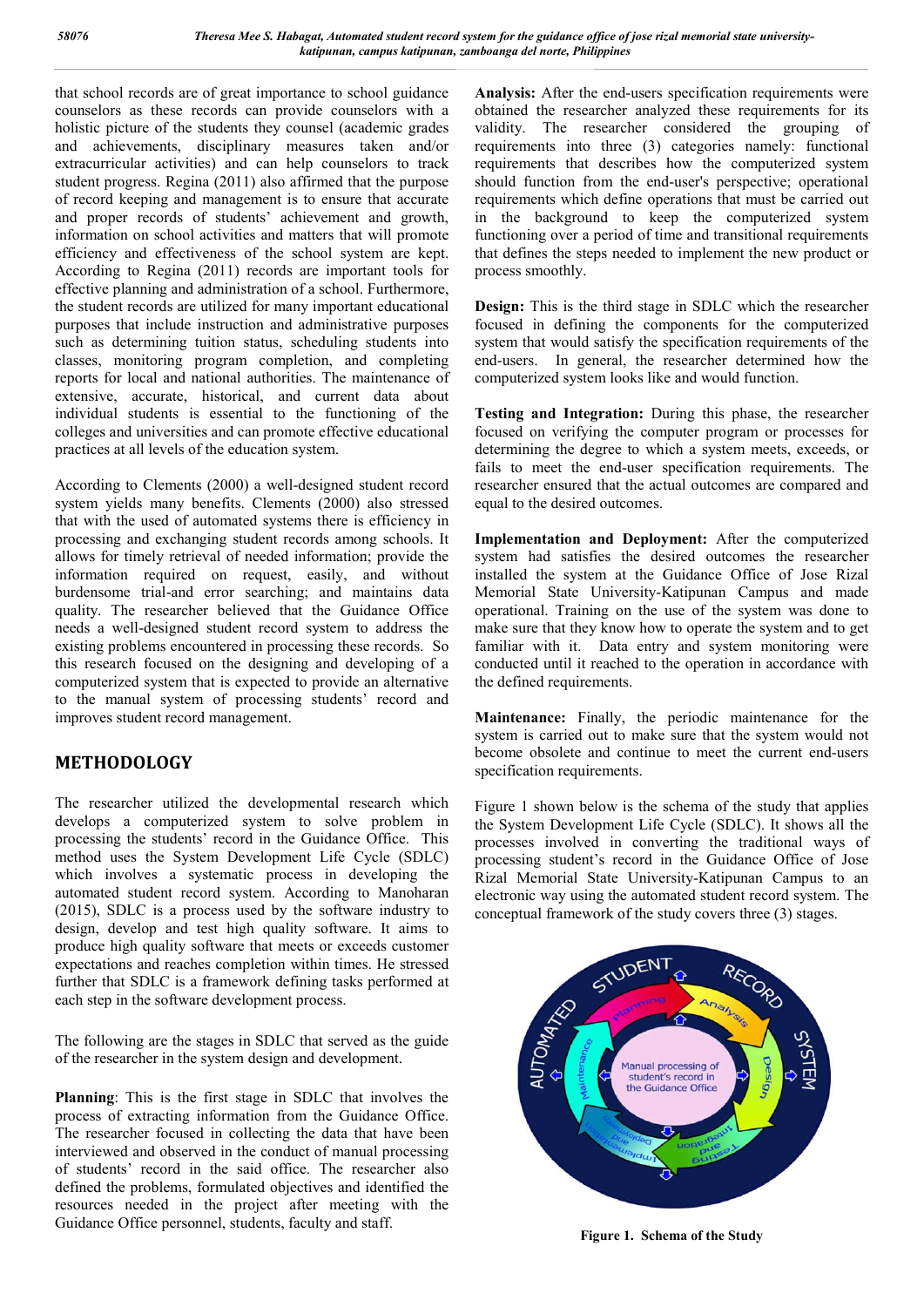The first stage represented by the inner circle describes the requirements in developing an automated student record system. It involves identifying and collecting the information and procedures of the manual method of processing the student's record in the Guidance Office. From there, the researcher developed a computerized system applying the System Development Life Cycle (SDLC) approach as represented by the middle circle. Finally, the third stage of the study represented by the outer circle is the Automated Student Record System for Jose Rizal Memorial State University-Katipunan Campus. The system provides a great benefit for the institution in which the system serves as the new innovation in processing the student records at the Guidance office. Simple random sampling technique was used in the selection of research respondents which composed of ten (10) Information Technology (IT) professionals and twenty (20) IT students. All of them have the interaction to the system evaluation and rated with the used of evaluation rating sheet that was based on the software quality characteristics by the International Organization for Standardization (ISO) 9126-1. A 5-point Likert's scale was used to measure the functionality, reliability, usability, efficiency and maintainability of the system. The statistical tool applied was mean computations in tabulating the results.

## **RESULTS AND DISCUSSIONS**

**Research Problem 1: What are the existing problems encountered in the traditional way of processing the students' record at the Guidance Office of Jose Rizal Memorial State University-Katipunan Campus?**

The traditional way of processing the students' record at the Guidance Office of Jose Rizal Memorial State University-Katipunan Campus consumes more effort and time in sorting, searching and updating of Student Record Forms. The volume of student records is continuously increasing every semester which requires additional office space for storage. There is also poor security of student records since they are only stored in the filing cabinet which can be physically accessed by any students who visit the said office.

#### **Research Problem 2: What automated student record can be designed for the Guidance Office?**

The Automated Student Record System for the Guidance Office of Jose Rizal Memorial State University - Katipunan Campus is a computerized system for storing and updating data from the Student Record Form submitted by each student enrolled in a semester.



**Figure 2. Main Menu of Automated Student Record System**

It can also be used for storing psychological test results, counseling notes of the Guidance Counselor, and reason for receiving an admission slip. This computerized system generates admission slip report, counseling report, report on psychological test result, good moral certificate of students and blank form of referral slip.

## **Research Problem 3: What are the system features of the automated student record system that will solve the existing problems encountered by the Guidance Office personnel?**

The automated student record system for the Guidance Office of Jose Rizal Memorial State University-Katipunan Campus contains features that would eliminate the existing problems encountered in sorting, searching and updating of Student Record Forms. These features are:

 Creates new student record based from the Student Record Form.

| a<br>Page 2<br>Page 1                                                      | Automated Student Record System<br>Page 3<br>Page 4 . Page 5<br><b>R</b> STUDENT RECORD | <b>Page 8</b><br>Page 7       |                       |
|----------------------------------------------------------------------------|-----------------------------------------------------------------------------------------|-------------------------------|-----------------------|
| Statut: Now<br>۰<br><b>I. Personal Data</b><br>Name<br>Theresa C. Bagarnao | LD NO KC-10012                                                                          | Select Picture<br>Contact No. | ×                     |
|                                                                            | Course Bachelor of Science in Computer Science                                          | $-$ Year                      | ۰                     |
| Sex Fernale -<br>Civil Status Single                                       | $-$ Age $17$<br>Gender Feminine<br>Citizenship<br>۰<br>Filipino                         | Religion                      | <b>Roman Catholic</b> |
| Birth Date 8 /20/1999                                                      | · Birth Place<br>Dipolog                                                                |                               |                       |
| Home Address                                                               | Estaka, Dipolog City                                                                    |                               |                       |
| Katipunan Address                                                          | <b>DOD</b>                                                                              |                               |                       |
|                                                                            |                                                                                         |                               | Next Page >>          |

**Figure 3. Page 1 of Student Record Window in the Automated Student Record System**

- Adds and updates records on psychological test results of students, counseling records, reasons for readmission of the student to the class, and violation and sanctions of the student.
- Automatic recording of student violations into the remarks on character and behavior once there is an update of student violations.
- Automatic sorting of records once there is a creation or updating of student records.
- Options of sorting records by student identification number, or name of students in ascending or descending order.
- Views student's record using search button by student identification number or student's name.
- Provides string/text suggestion based on previously inputted words on selected textbox
- Creates and updates list of programs offered by the university.
- Prints list of registered students in the Guidance Office and admission slips of students.
- Prints psychological test results of students by individual students or summary of test results by program and year.
- Prints semestral counseling report and admission report which can be filtered by start and end of date.
- Prints Good Moral Certificate of students with no violation records.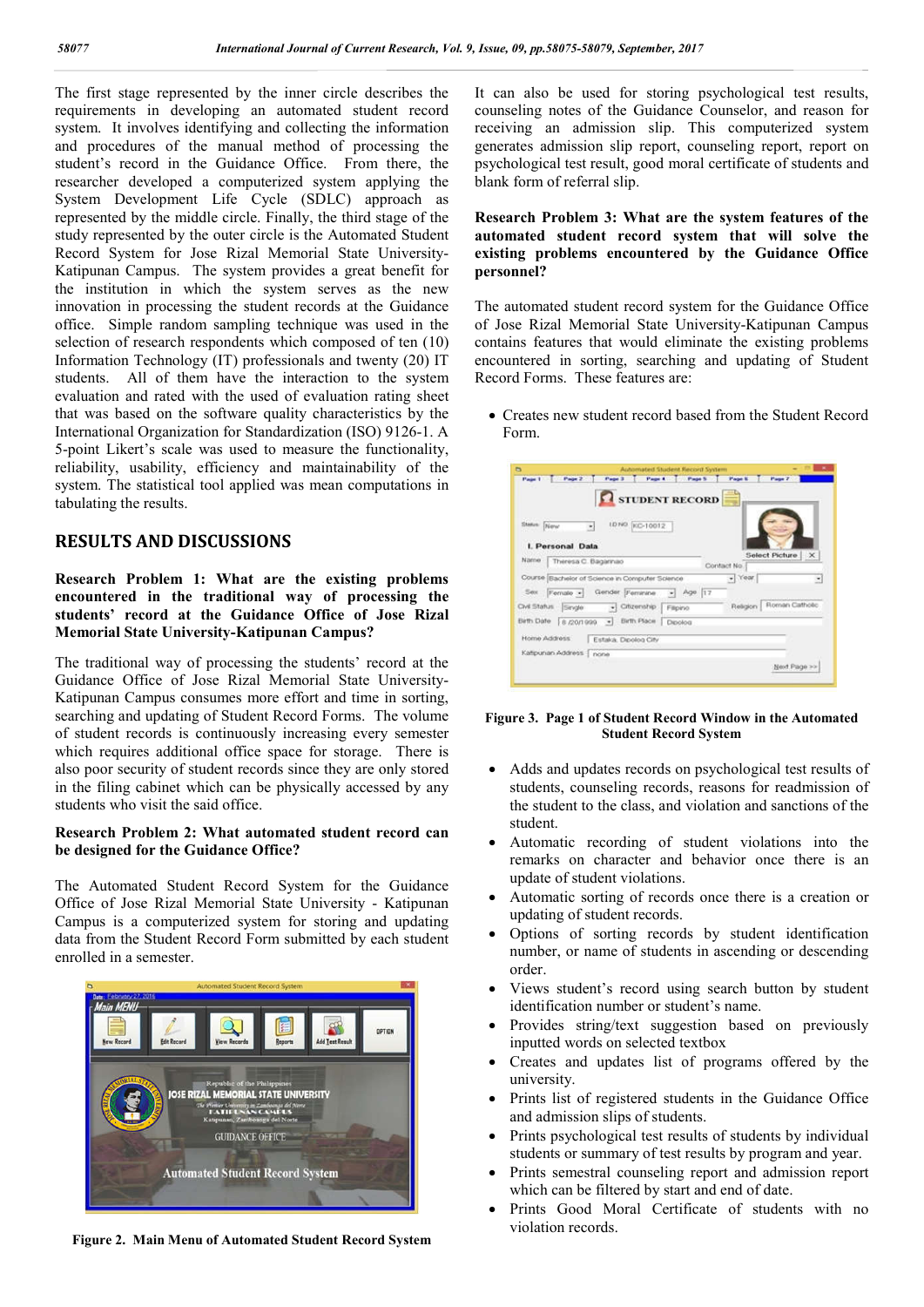| a                                               |                                |                                                |             | <b>Student Record List</b> |        |            |                                   | $ \theta$            |  |  |
|-------------------------------------------------|--------------------------------|------------------------------------------------|-------------|----------------------------|--------|------------|-----------------------------------|----------------------|--|--|
| <b>Search Criteria</b><br><b>Search Keyword</b> |                                | <b>SEARCH</b><br>CLOSE<br>×<br>View All        |             |                            |        |            |                                   |                      |  |  |
| <b>RECORD VIEWER</b>                            |                                |                                                |             |                            |        |            |                                   |                      |  |  |
| ID No                                           | Name                           | Course                                         | Year        | Age                        | Sex    | Contact    | Address                           | Scholarshi ^         |  |  |
| 363                                             | Adrian O. Boiser               | Bachelor of Elementary Education(BEED)         | Second Year | 24                         | Male   | $\Omega$   | La Concepcion Sindangan ZN        | <b>CHED Scl</b>      |  |  |
|                                                 | G KC15-0070 Aileen D. Bammdol  | Bachelor of Elementary Education               | First Year  | 17                         | Female | 9074724734 | Moliton, Roxas ZN                 | Provincial           |  |  |
| 日61                                             | Angelica L. Redila             | Bachelor of Elementary Education(BEED)         | First Year  | IS:                        | Female |            | Capasi, Roxas ZN                  |                      |  |  |
| $\Omega$ 29                                     | Angelica R. Retes              | Bachelor of Science in Computer Science(BSCS)  | First Year  | 17                         | Female |            | Libuton, Manukan ZN               |                      |  |  |
| $\Omega$ 75                                     | Angelica R. Retes              | Bachelor of Science in Computer Science(BSCS)  | First Year  | 16                         | Female |            | Libuton, Manukan ZN               |                      |  |  |
| $\boldsymbol{\Omega}$ 60                        | Benalvn J. Bantilan            | Bachelor of Science in Agribusiness Management |             | 17                         | Female |            | San Antonio, Katipunan ZN         | Tulong Du            |  |  |
| <b>a</b> 16                                     | Bryan C. Caulawon              | Bachelor of Science in Agribusiness Management | First Year  | 19                         | Male   |            | Sinuvak, Katipunan ZN             | Tulong Du            |  |  |
| 昌19                                             | Brvan L. Arsua                 | Bachelor of Science Agricultural Engineering   | First Year  | 17                         | Male   |            | Brgy, New Tambo, Katipunan ZN     |                      |  |  |
| $\Omega$ 35                                     | Cheila M. Nondong              | Bachelor of Elementary Education(BEED)         | First Year  | 16                         | Female |            | Patic, Katipunan ZN               |                      |  |  |
| R KC15-0183                                     | Cherry P. Carcallas            | Bachelor of Science in Computer Science(BSCS)  | First Year  | 16                         | Female | 9752621120 | Balas, Labason ZN                 | None                 |  |  |
| 5 0143                                          | Clefford L. Poquita            | Diploma in Agricultural Technology             | First Year  | 17                         | Male   |            | Ilihan. Jose Dalman ZN            | None                 |  |  |
| $\frac{3}{1}$ s<br>14                           | Dante A. Garzon                | Bachelor of Science in Computer Science(BSCS)  | First Year  | 23                         | Male   |            | Katipunan ZN                      | None                 |  |  |
|                                                 | Edilberto M. Garillo Jr.       | Bachelor of Science in Computer Science(BSCS)  | First Year  | 22                         | Female |            | Pob. Roxas ZN                     |                      |  |  |
| 昌13                                             | EJ Mark V. Regarion            | Bachelor of Science in Agriculture             | First Year  | 17                         | Male   |            | Veterans Village Ipil ZSP         |                      |  |  |
| <b>Q</b> 46                                     | Elisa E. Tamondong             | Bachelor of Secondary Education(BSED)          |             | 33                         | Female |            | Dohinob, Roxas ZN                 | Provincial           |  |  |
|                                                 | E KC15-0111 Elveza Mae J. Rubi | Bachelor of Agricultural Technology            | First Year  | 17                         | Female | 9126817671 | San Antonio Polanco Zamboanga d   | None                 |  |  |
| Q 39                                            | Evangelyne Cadano Solavao      | Bachelor of Secondary Education(BSED)          | First Year  | 19                         | Female |            | Pob. Roxas ZN                     |                      |  |  |
| $\Omega$ 6                                      | Evelyn Mayola                  | Bachelor of Science in Business Administration |             | 18                         | Female |            | Purok IIC Barangay Daanghingsod   | <b>STUFAPS</b>       |  |  |
| 日14                                             | Faith P. Almedilla             | Bachelor of Science in Agriculture             | First Year  | 16                         | Female |            | Pasorio Mutia Zamboanga del Norte | CHED Scl             |  |  |
| 12346                                           | Ferlyn T. Amante               | Bachelor of Science in Business Administration | Second Year | 17                         | Female |            | Nangman, Katipunan Z.N.           | None.                |  |  |
| $\Omega$ 32                                     | Flora Mae O. Jamito            | Bachelor of Elementary Education(BEED)         | First Year  | 16                         | Female |            | Linav, Manukan ZN                 |                      |  |  |
| $\Omega$ 44                                     | Irene Jane Sugabo              | Bachelor of Science in Agriculture             | First Year  | 18                         | Female | ó          | Malugas Centro, Katipunan ZN      |                      |  |  |
| $\Omega$ 45                                     | Irene Joy Y. Sugabo            | Bachelor of Science in Agriculture             | First Year  | 18                         | Female |            | Mahigas Katipunan ZN              |                      |  |  |
| $\frac{3}{3}$ 27                                | Ivan Jack Lugo                 | Bachelor of Science in Agribusiness Management | First Year  | 17                         | Male   |            | New Tambo, Katipunan ZN           | Tulong Du $_{\rm v}$ |  |  |
|                                                 |                                |                                                |             |                            |        |            |                                   |                      |  |  |
| No. of Records:                                 | View<br>Record                 |                                                |             |                            |        |            |                                   |                      |  |  |

**Figure 4. Student Record Viewer of the Automated Student Record System**

**Table 1. Mean for Software Quality Factor: Functionality, Reliability, Usability, Efficiency and Maintainability as rated by IT Professionals and IT Students**

| Software Quality Factor |      | IT Professionals       |      | <b>IT Students</b>     |  |  |
|-------------------------|------|------------------------|------|------------------------|--|--|
|                         | Mean | Description            | Mean | Description            |  |  |
| 1. Functionality        | 4.78 | Very Much Functional   | 4.79 | Very Much Functional   |  |  |
| 2. Reliability          | 4.47 | Very Much Reliable     | 4.68 | Very Much Reliable     |  |  |
| 3. Usability            | 4.84 | Very Much Usable       | 4.72 | Very Much Usable       |  |  |
| 4. Efficiency           | 4.66 | Very Much Efficient    | 4.77 | Very Much Efficient    |  |  |
| 5. Maintainability      | 4.33 | Very Much Maintainable | 4.73 | Very Much Maintainable |  |  |

The system will warn if the student has a violation before proceeding to printing of the said certificate.

 Prints blank form of Student Record Form and Referral Slip

The computerized system also contains features that would eliminate the other existing problems encountered like poor security of records and filing of numerous forms. These are:

- Security feature uses username and password to access the system. Security account can be updated with correct password confirmation.
- Provides tool for backup database.

**Research Problem 4: What is the characteristic of the automated student record system in terms of:**

- **Functionality,**
- **Reliability,**
- **Usability,**
- **Efficiency,**
- **Maintainability, and**

The Automated Student Record System was evaluated using the software quality factors by the International Organization for Standardization (ISO) 9126-1 by ten (10) Information Technology (IT) Professionals and 20 graduating IT students as shown in Table 1. Table 1 shows the result of the system's evaluation based on the five (5) software quality factors by the International Organization for Standardization (ISO) 9126-1. The Information Technology (IT) Professionals revealed that the automated student record system for the Guidance office of Jose Rizal Memorial State University-Katipunan Campus is very much functional which means that the system functions

according to the end-user specification requirements. The system is also very much reliable which means that it can maintain its performance when used. It is also very much usable which means that the automated student record system gives very much satisfaction to Guidance Office personnel and students from using the system because it can be easily learned and understood without much effort on training. The efficiency of the system is also very much efficient which means the system provides appropriate performance and production relative to the amount of resources used. Lastly, the IT professionals revealed that the automated student record system is also very much maintainable which means that it has the ability to be maintained. The ratings of evaluation conducted by the IT Professionals were also supported by the IT students as shown in the table. This means that the automated student record system for the Guidance Office possesses the standard software quality characteristics by the ISO.

#### **Conclusion and Recommendation**

Applying the use of computerized system in the students' record at the Guidance Office of Jose Rizal Memorial State University (JRMSU) - Katipunan Campus requires a careful investigation and analysis of the existing method. The researchers concluded that implementing the use of automated student record system in the manual process resulted to more convenience and efficiency. Storing, sorting, retrieval and updating of students' record become faster and efficient. This is opposed to the manual method which is stressful, time consuming and prone to mistakes due to excessive dependence on the human element involved. Several features of this computerized system were tested and found to be working as